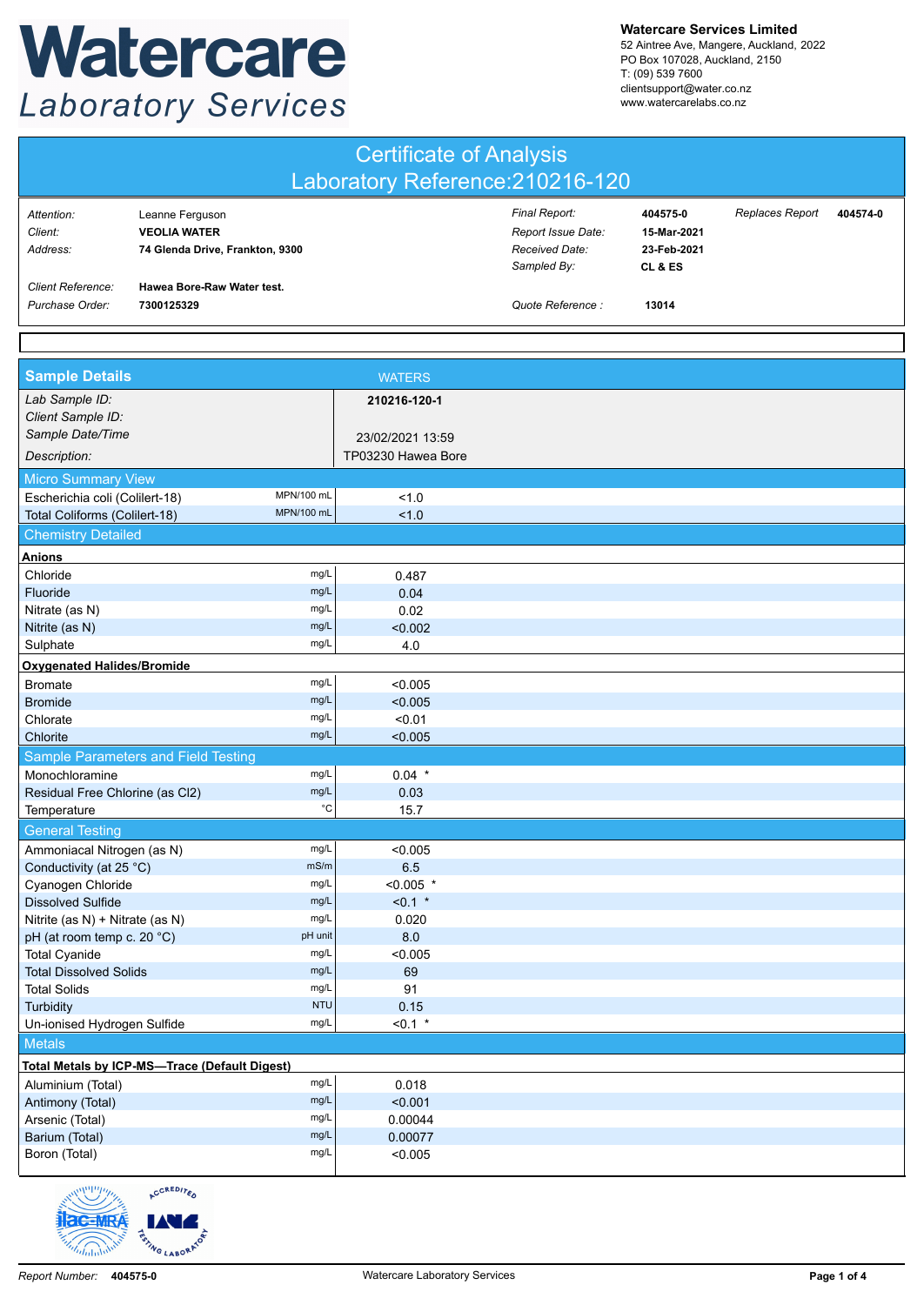| <b>Sample Details (continued)</b>             |      | <b>WATERS</b>      |
|-----------------------------------------------|------|--------------------|
| Lab Sample ID:                                |      | 210216-120-1       |
| Client Sample ID:                             |      |                    |
| Sample Date/Time:                             |      | 23/02/2021 13:59   |
| Description:                                  |      | TP03230 Hawea Bore |
| <b>Metals</b>                                 |      |                    |
| Total Metals by ICP-MS-Trace (Default Digest) |      |                    |
| Cadmium (Total)                               | mg/L | < 0.00005          |
| Calcium (Total)                               | mg/L | 9.8                |
| Chromium (Total)                              | mg/L | < 0.0005           |
| Copper (Total)                                | mg/L | 0.00086            |
| Iron (Total)                                  | mg/L | 0.015              |
| Lead (Total)                                  | mg/L | < 0.0001           |
| Magnesium (Total)                             | mg/L | 0.64               |
| Manganese (Total)                             | mg/L | 0.00093            |
| Mercury (Total)                               | mg/L | < 0.00005          |
| Molybdenum (Total)                            | mg/L | 0.00046            |
| Nickel (Total)                                | mg/L | < 0.0001           |
| Potassium (Total)                             | mg/L | 0.49               |
| Selenium (Total)                              | mg/L | < 0.0005           |
| Sodium (Total)                                | mg/L | 1.7                |
| Total Hardness (as CaCO3)                     | mg/L | 27                 |
| Uranium (Total)                               | mg/L | 0.000034           |
| Zinc (Total)                                  | mg/L | 0.0056             |

*Results marked with \* are not accredited to International Accreditation New Zealand*

*Where samples have been supplied by the client, they are tested as received.* 

*The results of analysis contained in this report relate only to the sample(s) tested. A dash indicates no test performed.*

## **Analyst's Notes**

The Nitrite (as N) analysis for sample TP03230 Hawea Bore commenced beyond the holding time of 2 Days

The Nitrate (as N) analysis for sample TP03230 Hawea Bore commenced beyond the holding time of 2 Days

## **Reference Methods**

The sample(s) referred to in this report were analysed by the following method(s)

| <b>Micro Summary View</b><br>Escherichia coli (Colilert-18)<br>All<br>APHA (online edition) 9223 B Colilert<br>1 MPN/100 mL<br>Quantitray | Queenstown<br>Queenstown |
|-------------------------------------------------------------------------------------------------------------------------------------------|--------------------------|
|                                                                                                                                           |                          |
|                                                                                                                                           |                          |
| Total Coliforms (Colilert-18)<br>APHA (online edition) 9223 B Colilert<br>All<br>1 MPN/100 mL<br>Quantitray                               |                          |
| <b>Chemistry Detailed</b>                                                                                                                 |                          |
| <b>Anions</b>                                                                                                                             |                          |
| Chloride<br>All<br>APHA (online edition) 4110 B<br>$0.02$ mg/L                                                                            | Auckland                 |
| Fluoride<br>All<br>APHA (online edition) 4110 B<br>$0.02$ mg/L                                                                            | Auckland                 |
| All<br>Nitrate (as N)<br>APHA (online edition) 4110 B<br>0.002 mg/L                                                                       | Auckland                 |
| Nitrite (as N)<br>All<br>APHA (online edition) 4110 B<br>0.002 mg/L                                                                       | Auckland                 |
| Sulphate<br>All<br>APHA (online edition) 4110 B<br>$0.02$ mg/L                                                                            | Auckland                 |
| <b>Oxygenated Halides/Bromide</b>                                                                                                         |                          |
| <b>Bromate</b><br>All<br>USEPA 300.0 (modified)<br>0.005 mg/L                                                                             | Auckland                 |
| <b>Bromide</b><br>All<br>USEPA 300.0 (modified)<br>0.005 mg/L                                                                             | Auckland                 |
| Chlorate<br>All<br>USEPA 300.0 (modified)<br>0.010 mg/L                                                                                   | Auckland                 |
| Chlorite<br>All<br>USEPA 300.0 (modified)<br>0.005 mg/L                                                                                   | Auckland                 |
| Sample Parameters and Field Testing                                                                                                       |                          |
| Monochloramine<br>All<br>APHA (online edition) 4500-Cl G<br>$0.02$ mg/L                                                                   | Auckland                 |
| Residual Free Chlorine (as Cl2)<br>All<br>APHA (online edition) 4500-Cl G<br>$0.02$ mg/L                                                  | Queenstown               |
| Temperature<br>APHA (online edition) 2550 B<br>$^{\circ}$ C<br>All                                                                        | Queenstown               |
| <b>General Testing</b>                                                                                                                    |                          |
| Ammoniacal Nitrogen (as N) by Flow Analysis<br>All<br>APHA (online edition) 4500-NH3 H<br>0.005 mg/L                                      | Auckland                 |
| Conductivity (at 25 °C) by Electrode<br>All<br>APHA (online edition) 2510 B<br>$0.5$ mS/m                                                 | Auckland                 |
| Cyanogen Chloride by Spectrophotometry<br>APHA (online edition) 4500-CN J<br>All<br>0.005 mg/L                                            | Auckland                 |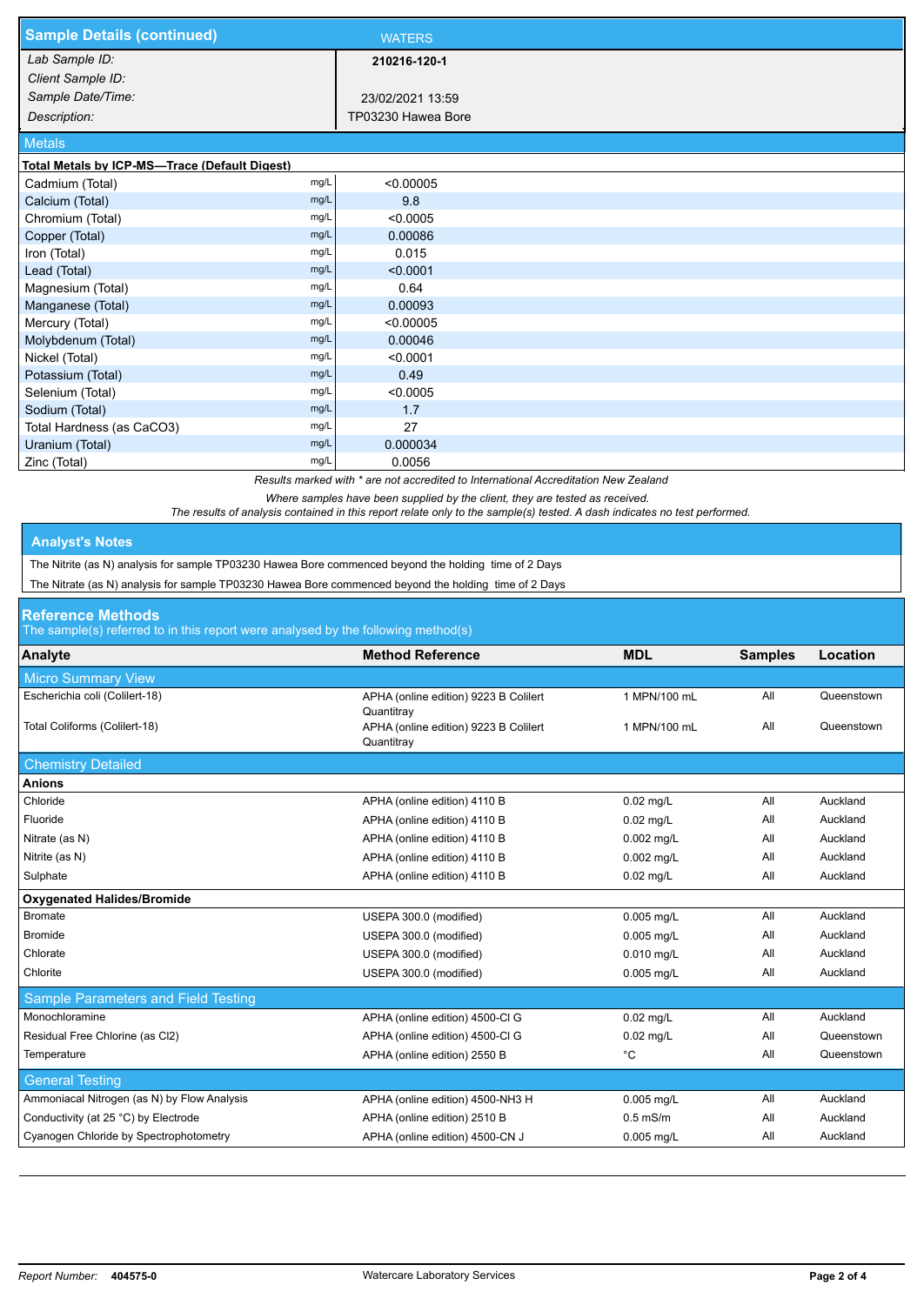| <b>General Testing</b>                                             |                                                                               |                   |     |            |
|--------------------------------------------------------------------|-------------------------------------------------------------------------------|-------------------|-----|------------|
| Dissolved Sulfide by Colour Comparison (Methylene Blue             | APHA (online edition) 4500-S2 B (modified) &                                  | $0.1$ mg/L        | All | Auckland   |
| Method)                                                            | D                                                                             |                   |     |            |
| Nitrite (as N) + Nitrate (as N)                                    | Calculation                                                                   | 0.001 mg/L        | All | Auckland   |
| pH (at room temp c. 20 °C) by Electrode                            | APHA (online edition) 4500-H B (Tested<br>beyond 15 minute APHA holding time) | 0.1 pH unit       | All | Auckland   |
| Total Cyanide by Distillation and Colorimetry/Discrete<br>Analyser | APHA (online edition) 4500-CN C & E (<br>modified)                            | $0.005$ mg/L      | All | Auckland   |
| <b>Total Dissolved Solids by Gravimetry</b>                        | APHA (online edition) 2540 C (Modified: Dried<br>at 103 - 105 °C)             | $15 \text{ mg/L}$ | All | Auckland   |
| <b>Total Solids by Gravimetry</b>                                  | APHA (online edition) 2540 B                                                  | 15 $mg/L$         | All | Auckland   |
| <b>Turbidity by Nephelometry</b>                                   | APHA (online edition) 2130 B (modified)                                       | 0.1 NTU           | All | Queenstown |
| Un-ionised Hydrogen Sulfide by Calculation                         | APHA (online edition) 4500-S2 H                                               | $0.1$ mg/L        | All | Auckland   |
| <b>Metals</b>                                                      |                                                                               |                   |     |            |
| Total Metals by ICP-MS-Trace (Default Digest)                      |                                                                               |                   |     |            |
| Aluminium (Total)                                                  | APHA (online edition) 3125 B by ICPMS                                         | $0.005$ mg/L      | All | Auckland   |
| Antimony (Total)                                                   | APHA (online edition) 3125 B by ICPMS                                         | $0.001$ mg/L      | All | Auckland   |
| Arsenic (Total)                                                    | APHA (online edition) 3125 B by ICPMS                                         | 0.00010 mg/L      | All | Auckland   |
| Barium (Total)                                                     | APHA (online edition) 3125 B by ICPMS                                         | 0.0002 mg/L       | All | Auckland   |
| Boron (Total)                                                      | APHA (online edition) 3125 B by ICPMS                                         | $0.005$ mg/L      | All | Auckland   |
| Cadmium (Total)                                                    | APHA (online edition) 3125 B by ICPMS                                         | 0.00005 mg/L      | All | Auckland   |
| Calcium (Total)                                                    | APHA (online edition) 3125 B by ICPMS                                         | $0.010$ mg/L      | All | Auckland   |
| Chromium (Total)                                                   | APHA (online edition) 3125 B by ICPMS                                         | 0.0005 mg/L       | All | Auckland   |
| Copper (Total)                                                     | APHA (online edition) 3125 B by ICPMS                                         | 0.0002 mg/L       | All | Auckland   |
| Iron (Total)                                                       | APHA (online edition) 3125 B by ICPMS                                         | $0.002$ mg/L      | All | Auckland   |
| Lead (Total)                                                       | APHA (online edition) 3125 B by ICPMS                                         | 0.00010 mg/L      | All | Auckland   |
| Magnesium (Total)                                                  | APHA (online edition) 3125 B by ICPMS                                         | 0.001 mg/L        | All | Auckland   |
| Manganese (Total)                                                  | APHA (online edition) 3125 B by ICPMS                                         | 0.0005 mg/L       | All | Auckland   |
| Mercury (Total)                                                    | APHA (online edition) 3125 B by ICPMS                                         | 0.00005 mg/L      | All | Auckland   |
| Molybdenum (Total)                                                 | APHA (online edition) 3125 B by ICPMS                                         | 0.0003 mg/L       | All | Auckland   |
| Nickel (Total)                                                     | APHA (online edition) 3125 B by ICPMS                                         | 0.00010 mg/L      | All | Auckland   |
| Potassium (Total)                                                  | APHA (online edition) 3125 B by ICPMS                                         | $0.05$ mg/L       | All | Auckland   |
| Selenium (Total)                                                   | APHA (online edition) 3125 B by ICPMS                                         | 0.0005 mg/L       | All | Auckland   |
| Sodium (Total)                                                     | APHA (online edition) 3125 B by ICPMS                                         | $0.1$ mg/L        | All | Auckland   |
| Total Hardness (as CaCO3)                                          | APHA (online edition) 3125 B by ICPMS                                         | $0.03$ mg/L       | All | Auckland   |
| Uranium (Total)                                                    | APHA (online edition) 3125 B by ICPMS                                         | 0.000010 mg/L     | All | Auckland   |
| Zinc (Total)                                                       | APHA (online edition) 3125 B by ICPMS                                         | 0.001 mg/L        | All | Auckland   |
| <b>Preparations</b>                                                |                                                                               |                   |     |            |
| Digest for Total Metals in Liquids                                 | In House (4:1 Nitric: Hydrochloric Acid, 95°C 2<br>hours)                     |                   | All | Auckland   |
| Glass Fibre Filtration $(1.2 \mu m)$                               | APHA (online edition) 2540 C (Filtration)                                     |                   | All | Auckland   |
| Membrane Filtration (0.45 µm)                                      | APHA (online edition) 4500-P B (preliminary                                   |                   | All | Auckland   |
|                                                                    | filtration)                                                                   |                   |     |            |

*The method detection limit (MDL) listed is the limit attainable in a relatively clean matrix. If dilutions are required for analysis the detection limit may be higher. For more information please contact the Operations Manager.*